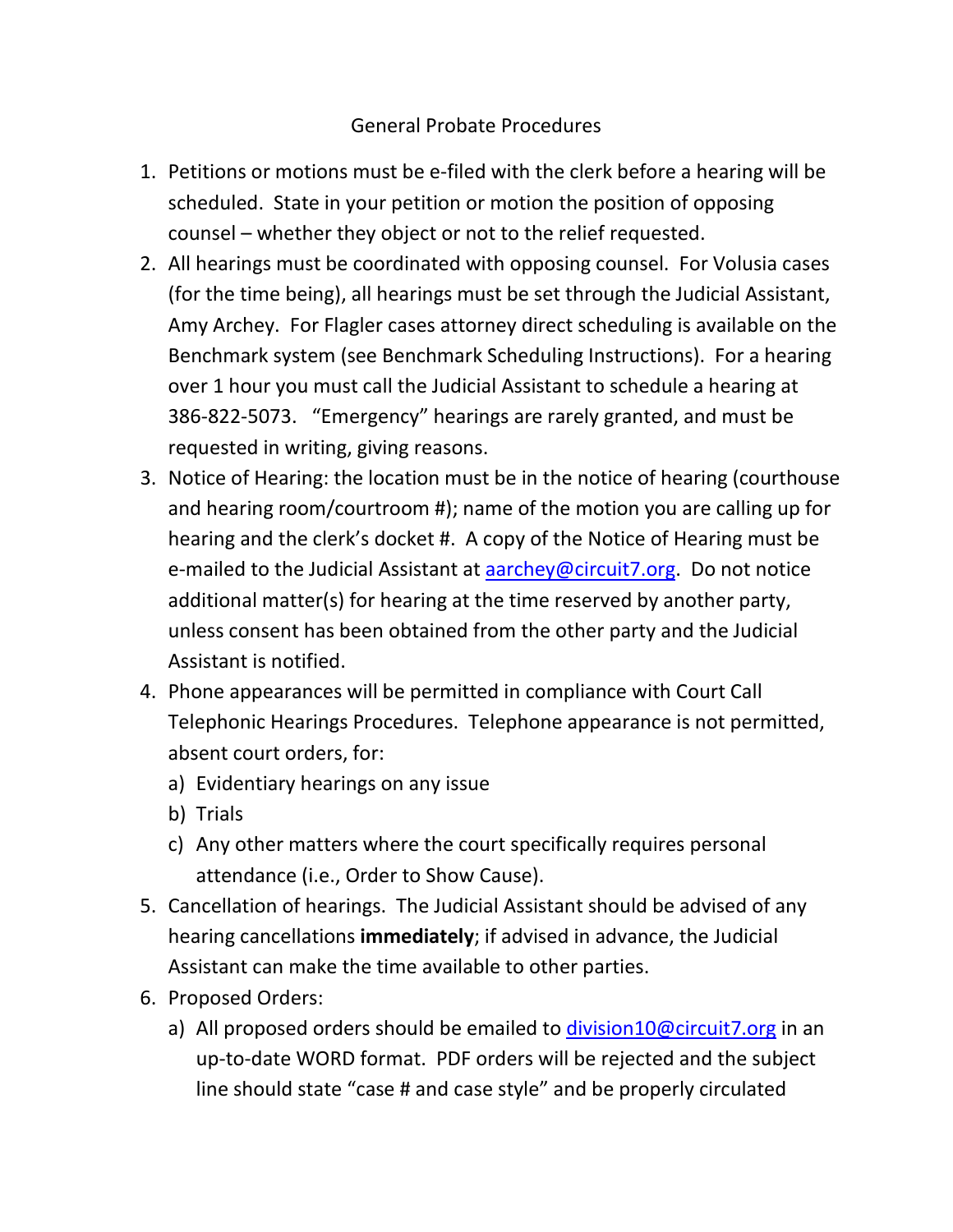between the parties BEFORE submitting the proposed order. Division10@circuity 7.org is solely for the purpose of submitting PROPOSED ORDERS, so please do NOT submit other pleadings or requests via this email address.

- b) It is extremely helpful if proposed orders are accompanied by a letter or memo stating: the proposed order is agreed to by all affected parties; or, the proposed order is in accordance with the ruling announced by the court on  $(date)$ ; or, other basis on which the court should enter the proposed order.
- c) Place a title on all proposed orders: i.e., Order Dismissing Complaint, Order Extending Time, Order Determining Homestead; not simply "Order".
- d) An order granting a motion should grant the relief requested instead of merely reciting that the motion is granted (for example, an order granting a motion to dismiss does not, without more, dismiss the complaint). Similarly, an order approving a stipulation should also, at a minimum, order the parties to comply with its terms. An order denying a motion may merely recite that the motion is denied, unless other orders/directives are necessary because of the denial.
- e) Format proposed orders so that the date and judges signature line are not on a separate page by themselves without substantive text.
- 7. Changing Caption: Unless a specific court order is entered mandating it, **do not** change the caption ("style") of the case from that of the original petition, on all pleadings and orders. Even if a party (or even all parties) is dropped or added, the caption may not be changed by counsel or the parties, absent a court order.
- 8. Withdrawal/substitution of Counsel: Withdrawal can only be accomplished by order, which will be entered only upon stipulation signed by client(s) or after a hearing. If after hearing, there must be service of the motion and the notice of hearing to the client(s) as well as all other parties and this service should be reflected on the certificate of service. Fla. R. Jud. Admin. 2.505(f)(1). The address where the client can be served in the future